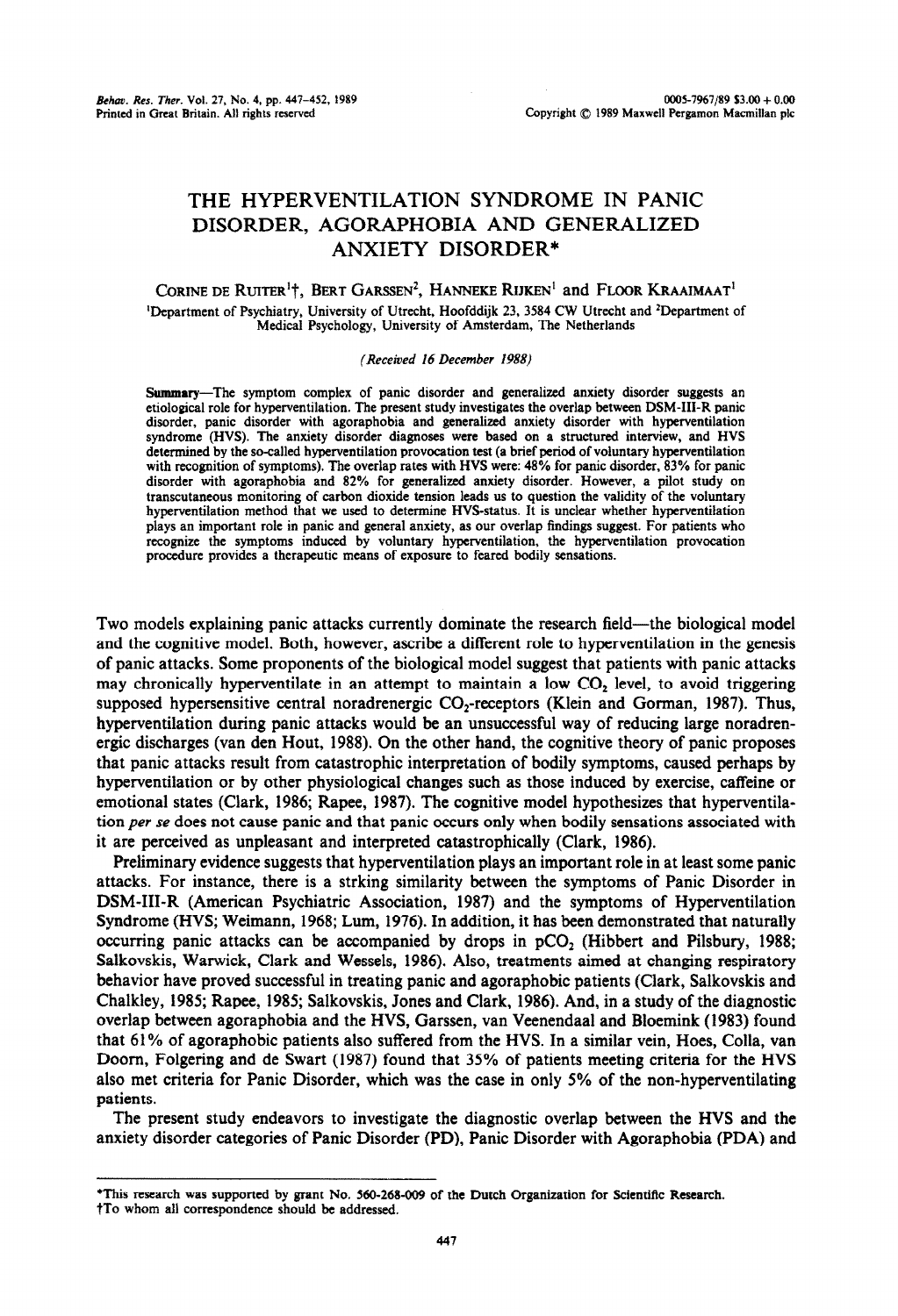Generalized Anxiety Disorder (GAD). For PD and PDA patients overlap is expected to be in the range of 61%, found for agoraphobic patients in the earlier study of Garssen *et al.* (1983). The incidence of HVS in GAD patients is of particular interest, since the symptom profile of GAD suggests possible involvement of hyperventilation. GAD symptoms include trembling, paresthesias, shortness of breath, palpitations, dizziness and sweating which are also common among HVSpatients. Rapee's (1986) findings indicate a lesser role for hyperventilation in GAD than in PD. In comparison, PD patients responded to a brief period of voluntary hyperventilation with markedly greater distress and a greater number of symptoms than GAD patients. PD patients also showed lower resting end-tidal  $pCO<sub>2</sub>$ .

In contrast to previous studies of diagnostic overlap which used self-ratings of agoraphobic and panic symptoms (Garssen et *al.,* 1983; Hoes et af., 1987), the present study employs a structured interview for the differential diagnosis of anxiety disorders-the Anxiety Disorders Interview Schedule-Revised-to increase diagnostic reliability (DiNardo, O'Brien, Barlow, Waddell and Blanchard, 1983; de Ruiter, Garssen, Rijken and Kraaimaat, 1987). Diagnosis of the HVS is determined using the same procedure as employed by Garssen et al. (1983).

Anxiety disorder patients are also compared on two respiratory variables, i.e. alveolar pCO<sub>2</sub> and respiratory rate, to further explore differences between patient groups. This will enable us to cross-validate Rapee's (1986) finding of lower resting end-tidal pCO<sub>2</sub> in PD patients compared with GAD patients.

## **METHOD**

#### *Subjects*

Patients participating in our research on anxiety disorders were judged by a referring professional as possibly suffering from an anxiety disorder. Most patients were referred by psychiatric residents of the outpatient clinic of the Psychiatric Department of the University Hospital of Utrecht; some were referred by other outpatient clinics in the area, and others were self-referred. Patients were diagnosed using the Anxiety Disorders Interview Schedule-Revised (ADIS-R; DiNardo et al., 1983; Dutch version: de Ruiter et al., 1987). Diagnoses were determined through consensus agreement between two clinicians experienced with anxiety disorder patients. Ss were included if they met DSM-III-R criteria (American Psychiatric Association, 1987) for a primary diagnosis of panic disorder, panic disorder with agoraphobia or generalized anxiety disorder.

Of the 176 patients participating in the research project, 21 were diagnosed PD, 88 PDA, and 1 I GAD. The remaining 56 patients received other DSM-III-R diagnoses, and were subsequently dropped from the study. Table 1 shows demographic characteristics of PD, PDA and GAD patients. The Dutch educational system is stratified and level of intelligence is generally well represented by the level of education a person attains. The patient groups did not differ significantly

| Table 1. Sample characteristics |                          |                  |                          |  |
|---------------------------------|--------------------------|------------------|--------------------------|--|
| Variable                        | Diagnosis                |                  |                          |  |
|                                 | <b>PDA</b><br>$(N = 88)$ | PD<br>$(N = 21)$ | <b>GAD</b><br>$(N = 11)$ |  |
| Age in years, Mean (SD)         | 34.3<br>(9,7)            | 33.0<br>(8.4)    | 47.7<br>(17.7)           |  |
| Sex                             | 36M, 52F                 | 9M. 12F          | 8M, 3F                   |  |
| Duration of disorder            |                          |                  |                          |  |
| in months, Mean (SD)            | 61.2<br>(59.0)           | 50.2<br>(69.6)   | 56.3<br>(67.1)           |  |
| Educational levels <sup>*</sup> |                          |                  |                          |  |
| level 1                         | 17                       |                  |                          |  |
| level 2                         | 34                       | 9                |                          |  |
| level 3                         | 20                       | 6                |                          |  |
| level 4                         | 14                       |                  |                          |  |
| level 5                         | 3                        |                  |                          |  |

PDA = Panic Disorder with Agoraphobia.

PD = Panic Disorder without Agoraphobia.

GAD = Generalized Anxiety Disorder.

\*Level  $1 =$  primary school, level  $2 =$  middle level high school, level  $3 =$  higher level high school, level  $4 =$  highest level high school, preparatory to university, and level  $5 =$  university education.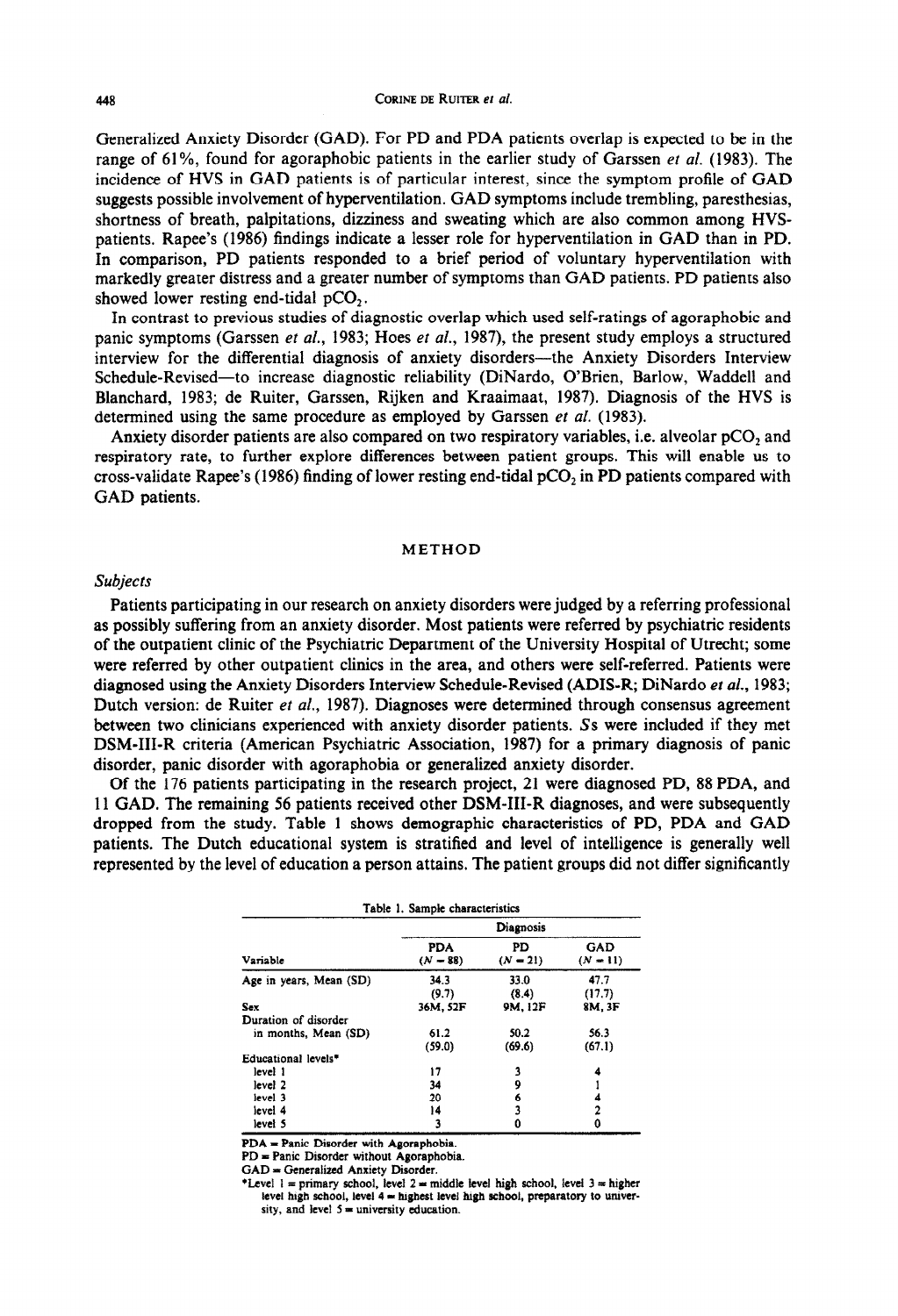from each other on sex, educational level ( $\chi^2$  tests) and duration of disorder (F-test). However, GAD-patients were significantly older than both PDA and PD patients  $[F(2,117) = 8.65]$ ,  $P < 0.001$ .

## *Assessment*

*Respiratory measures.* All Ss were assessed on respiratory rate (RR) and alveolar carbon dioxide pressure (pACO<sub>2</sub>). RR was measured using a Godart pneumotachograph. A large Fleish head (No. 4) was used, which is prescribed for accurate measurement of high flow rates occurring during hyperventilation. pACU, was measured with a Godart capnograph, which was calibrated before each session with a gas mixture (4.0%  $CO<sub>2</sub>$  in air), previously analyzed by the Lloyd method. The pneumotachograph and capnograph signals were fed into an amplifier and traced on a polygraph,

Respiratory measurements were taken during three phases: rest (3 min), 90 sec of voluntary hyperventilation, and recovery from hyperventilation (3 min). Mean RR was determined from the last 30 sec of each measurement phase. Mean  $pACO<sub>2</sub>$  were determined from the last 30 sec of resting and recovery phases, and from the three lowest values in the last 30 sec of the hyperventilation phase.

#### Procedure

Patients were provided with written information describing the purpose of the research and the assessment procedure. On a first visit the Anxiety Disorders Interview Schedule-Revised (DiNardo et al., 1983; de Ruiter et al., 1987) was administered. The ADIS-R is a structured interview protocol designed for differential diagnosis among the anxiety disorders (DiNardo *et al.,* 1983). The ADIS-R also provides screening for affective and somatoform disorders, substance use and psychotic symptoms.

On a second visit, taking place a mean of 11.4 days  $(SD = 6.8)$  after the interview, a number of psychological questionnaires were administered. One was the Bodily Sensations Questionnaire (BSQ) which asks Ss to rate the frequency with which 32 bodily sensations have occurred during the past month. These sensations include most of the symptoms Weimann (1968) mentioned as characteristic of HVS-patients. Ratings are made on a 4-point ordinal scale (range  $= 0-3$ ) consisting of the categories 'did not occur', 'one or more times a month', 'one or more times a week', and 'daily'. Only symptoms that received a score of 2 or 3 ('daily' or 'one or more times a week') were considered in the present study.

Patients were taken into the experimental room, seated in a reclining chair and were informed about the nature of the equipment. Patients were then asked to breathe normally through the mouthpiece for a period of 3 min (resting phase). After this, they were instructed to breathe as fast and as deeply as possible for a period of 90 sec. This voluntary hyperventilation procedure was demonstrated by the experimenter. During the hyperventilation phase  $pACO<sub>2</sub>$  had to decrease to 20 mmHg or less, and had to be maintained at this level for at least 90 sec. After the hyperventilation phase, Ss were instructed to relax and resume normal breathing. Measures were taken for a further 3 min (recovery phase).

After Ss had been disengaged from the equipment, they were asked to rate which one(s), if any, of the 32 symptoms of the BSQ had occurred during the phase of voluntary hyperventilation. If at least four of the symptoms which the patient had assigned a frequency score of 2 or 3 before the test, occurred during the hyperventilation phase, the patient was considered a possible HVS-patient. The final criterion for diagnosing a HVS-patient (HVS+) was his or her recognition of the symptoms as similar to those occurring in daily life, e.g. when having panic attack {in the case of PD and PDA patients) or when feeling very tense (in the case of GAD patients). If voluntary hyperventilation produced virtually no symptoms, or if they were not recognized, the diagnosis was negative (HVS-). When the patient was uncertain whether he/she recognized the symptoms, or only recognized them partially, the diagnosis HVS uncertain (HVS?) was assigned.

# RESULTS

Diagnostic overlap between the HVS and the three anxiety disorder patient groups is shown in Table 2. Seventy  $(83\%)$  out of 84 PDA-patients, 10  $(48\%)$  out of 21 PD-patients and 9  $(82\%)$  out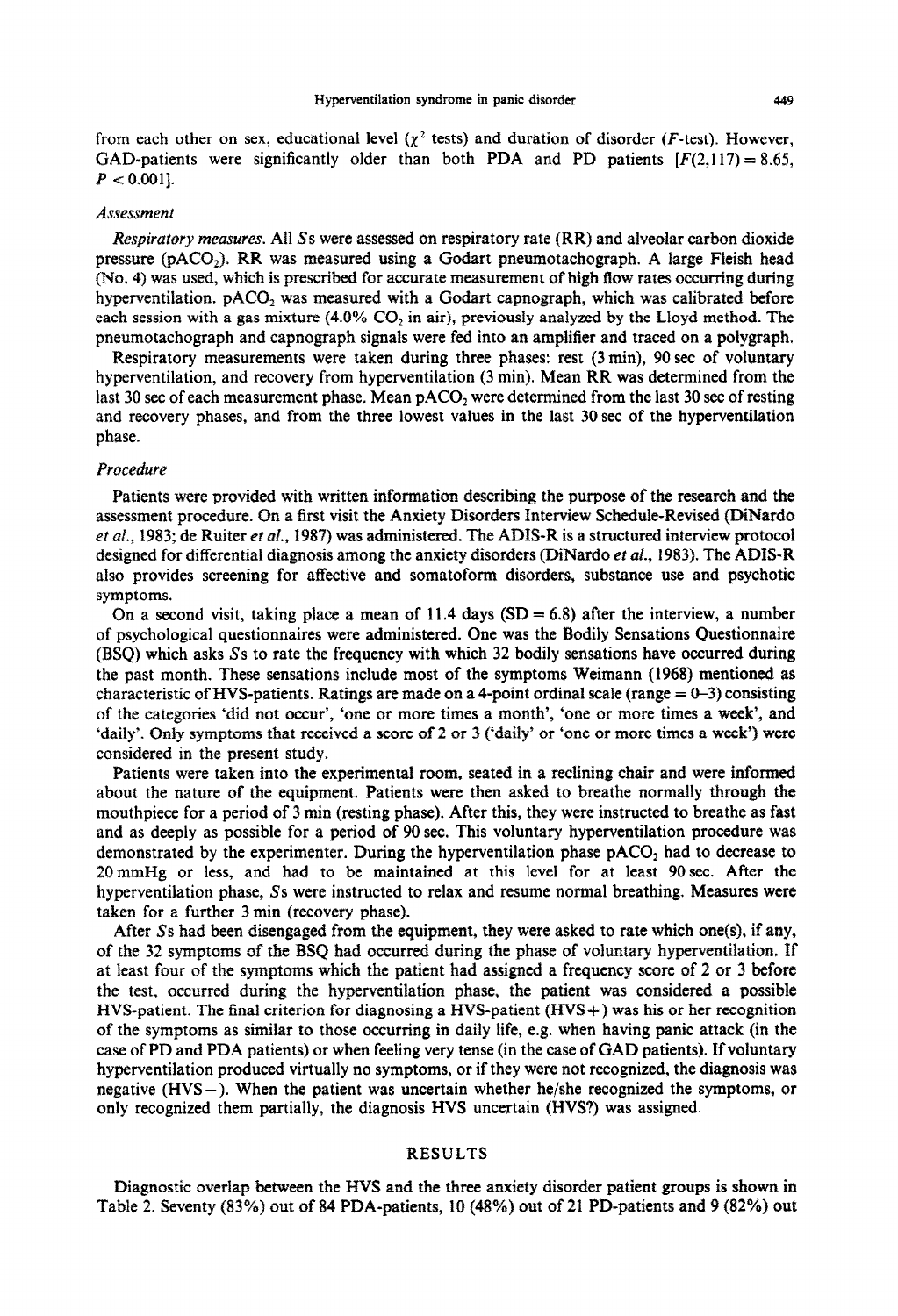**Table 2. Frequency of the diagnosis of Hyperventilation Syndrome**  in Patients with Panic Disorder with Agoraphobia (PDA), Panic Disorder (PD), and Generalized Anxiety Disorder (GAD)

| Anxiety disorder<br>category | $HVS+$   | $HVS -$ | HVS?     | Total |
|------------------------------|----------|---------|----------|-------|
| <b>PDA</b>                   | 70 (83%) | 11(13%) | 3(4%)    | 84    |
| PD                           | 10(48%)  | 10(48%) | 1(4%     | 21    |
| GAD                          | 9(82%)   | 2(18%)  | $0(0\%)$ | 11    |

**HVS+ = Hyperventilation Syndrome positive.** 

**HVS- = Hyperventilation Syndrome negative.** 

**HVS? = Hyperventilation Syndrome uncertain.** 

of 11 of GAD-patients met criteria for Hyperventilation Syndrome. The difference between PDAand PD-patients was significant  $[\chi^2(2) = 12.89, P < 0.01]$ .

Mean values for respiratory variables in the three anxiety disorder patient groups are presented in Table 3. There were no significant differences on  $pCO<sub>2</sub>$  or RR between the three groups in any of the three measurement phases.

## DISCUSSION

The present findings indicate a high degree of overlap between Hyperventilation Syndrome and three anxiety disorder categories. The overlap for PDA patients (83%) was higher than the 61% reported in an earlier study (Garssen et *al.,* 1983). Possibly, this is caused by differences in the method used for diagnosing agoraphobia. The incidence of HVS in PD patients was unexpectedly low (48%). Because PD and PDA are often considered as two different stages of a single underlying disorder (Zitrin, Klein, Woerner and Ross, 1983; Sheehan and Sheehan, 1982), one might expect to find similar overlap rates for the two disorders.

The overlap rate (82%) for GAD seems especially high. This finding is in disagreement with findings of Rapee (1986) who found that only 25% of 13 GAD patients reported that the symptoms produced by voluntary hyperventilation resembled their anxiety symptoms. However, these findings must be considered somewhat preliminary, since they are based on only I 1 and 13 patients, respectively.

Respiratory rate and alveolar carbon dioxide tension were not significantly different in the three patient groups, in any of the three measurement phases (rest, hyperventilation and recovery). Rapee's (1986) finding of lower resting phase  $pACO<sub>2</sub>$ -values for PD vs GAD patients was not replicated. However, in our study, major differences on these respiratory variables between groups are not expected, since all three anxiety disorder categories showed considerable overlap with the HVS. Moreover, a diagnosis of HVS does not necessarily imply low resting and/or recovery  $pACO<sub>2</sub>$ levels. HVS-patients may show normal breathing patterns and concomitant normocapnia between attacks. Indeed, the frequency distributions of resting pAC0, levels of HVS-patients and normal control Ss show considerable overlap (Lum, 1976).

The present study sought to investigate the hypothesis that hyperventilation plays a role in panic and anxiety symptoms, within a subgroup of anxiety disorder patients. To support this hypothesis,

**(pAC0,) and Respiratory Rate (RR) Respiratory variable PDA PD GAD pACO<sub>2</sub>\*--rest phase 36.5 35.6 35.7**<br>(5.1) **(5.0)** (5.1)  $(5.1)$   $(5.0)$   $(5.1)$ <br>17.0 **16.9 16.1 pACO<sub>2</sub>—hyperventilation** 17.0 16.9 16.1 **16.1 16.1 16.1 16.1** (3.1) (3.3) (4.3)<br>28.9 27.6 28.3 **pACO<sub>2</sub>—recovery phase 28.9 27.6 28.3**<br>(5.4) (5.4) (5.7) **(5.4) (5.4) (5.7) RR†**--rest phase **15.4 15.4 17.8 (4.8) (7.8) (7.6)** (4.8) (7.8) (7.6)<br>35.6 37.7 36.6 **RR-hyperventilation** 35.6 37.7<br>(8.4) 35.9 (8.2) **(8.4) (8.2) {I 1.5) RR—recovery phase** 16.1 16.1 19.9<br>(5.4) (6.9) (9.0)

 $(6.9)$ 

**Table 3. Mean scores and standard deviations (in brackets) for PDA. PD and GAD patients on Alveolar Carbon Dioxide Pressure** 

**\*pACOl measured in mmHg.** 

**tRR measured in cycles per min.**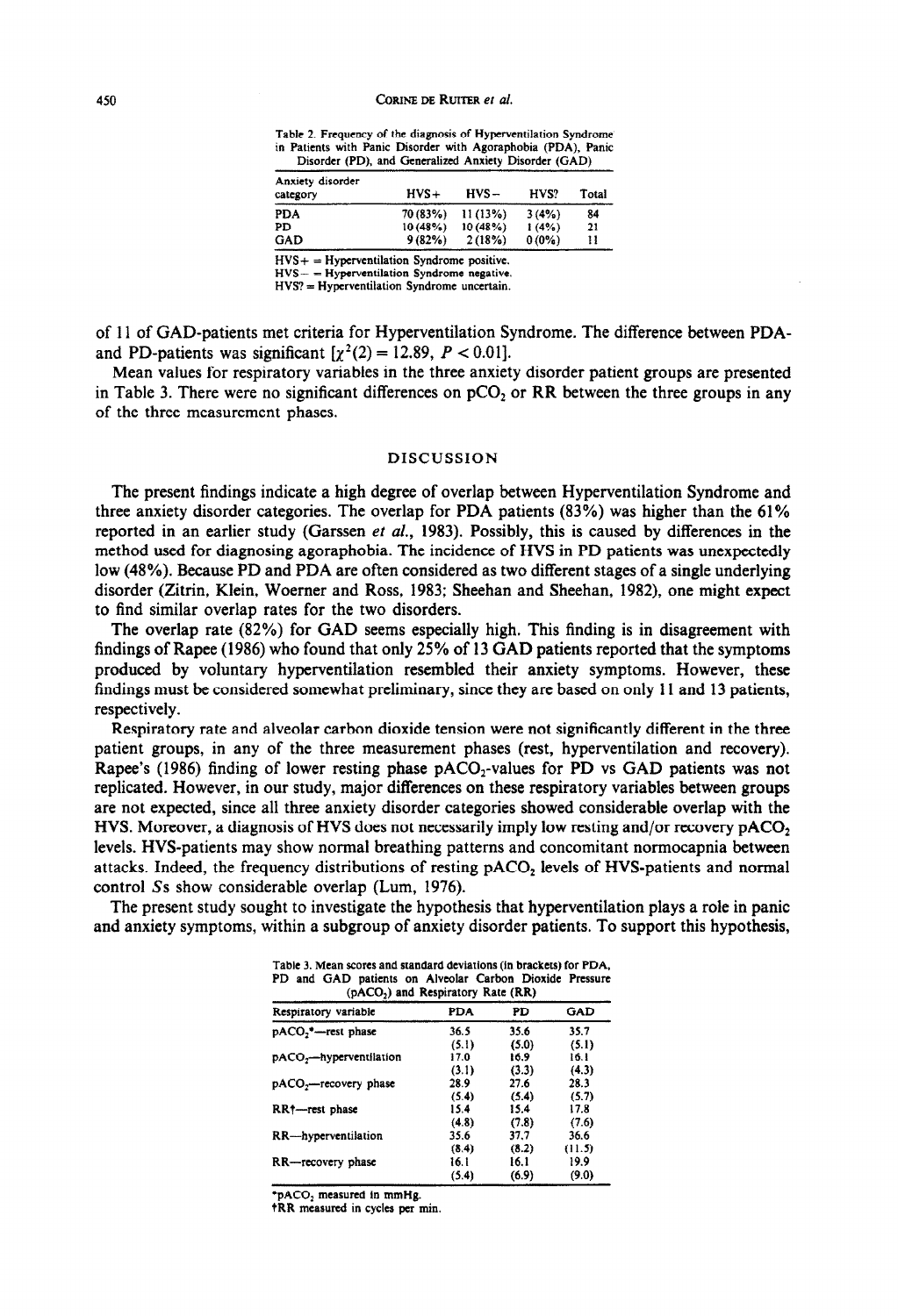one must, (1) demonstrate that (severe) hyperventilation occurs during panic or general anxiety, and, (2) that hyperventilation plays a *causal* role in the production of most of the somatic anxiety symptoms that accompany panic and general anxiety.

Only direct and continuous registration of arterial or alveolar CO<sub>2</sub> pressure would admit the co-occurrence of hyperventilation with panic and/or anxiety symptoms. Adequate technical equipment for such registration has only recently been developed by Pilsbury and Hibbert (1987). They have reported pilot data from four panic patients, using ambulatory monitoring of transcutaneous pCO<sub>2</sub> (Hibbert and Pilsbury, 1988).

Addition of the second requirement, i.e. proof of the *causal* role of hyperventilation in panic and/or anxiety symptoms, is essential. Although vigorous hyperventilation (leading to drops in arterial pCO<sub>2</sub> of 10 mmHg or more) causes changes in an number of physiological systems, symptoms do not always occur. Without further evidence, demonstration of the co-occurrence of hyperventilation and anxiety/panic does not exclude the possibility that hyperventilation is merely a sign of physiological activation. In that case, it would be comparable to other signs of arousal, such as tachycardia and increased electrodermal activity.

The hyperventilation provocation procedure employed in the present study was not aimed at examining co-occurrence of hyperventilation and panic/anxiety directly. However, the hyperventilation procedure was employed with the assumption that asking about recognition of symptoms during voluntary hyperventilation would provide plausible evidence for a causal role for hyperventilation in panic and anxiety symptoms. The provocation procedure is based on the assumption that recognition of induced symptoms implies that symptoms the patient experiences in daily life are also caused largely by hyperventilation. However, a recent pilot study leads us to question the validity of this basic assumption, underlying the provocation procedure (Hibbert and Pilsbury, 1988). In this study, one patient found symptoms produced by voluntary hyperventillation very similar to those of her panic attacks. However, ambulatory measurement of  $pCO<sub>2</sub>$  during panic attacks revealed no significant lowering of  $pCO<sub>2</sub>$ . Another patient demonstrated considerable drops in transcutaneous  $pCO<sub>2</sub>$  during panic, but failed to recognize the symptoms induced by voluntary hyperventilation. Although these findings must be considered preliminary, they cast doubt on the validity of the provocation procedure. Thus, it remains unclear whether the proposition that hyperventilation plays an important role in panic and generalized anxiety is tenable on the basis of our findings.

Aside from the causal role of hyperventilation in panic and anxiety, the hyperventilation procedure itself may have clinical applications. Both in the present study and in the earlier study (Garssen et al., 1983) a large percentage of anxiety patients recognized the symptoms produced by voluntary hyperventilation. For this subgroup of patients voluntary hyperventilation might provide a therapeutic means for exposure to feared bodily sensations. Exposure to bodily symptoms, induced by sodium lactate infusion (Bonn, Harrison and Rees, 1973) or  $CO<sub>2</sub>$  inhalation (Griez and van den Hout, 1986) has been shown to be effective in treating panic patients. If it could be shown that repeated voluntary hyperventilation has a similar effect, this would suggest it is a simple, inexpensive way of achieving exposure to bodily sensations.

#### REFERENCES

American Psychiatric Association (1987) Diagnostic and Statistical Manual of Mental Disorders, third edition-Revised. Washington, D.C.

Bonn J. A., Harrison J. and Rees L. (1973) Lactate infusion in the treatment of "free-floating" anxiety. Can. Psychiat. Assess. J. 18, 41-45.

Clark D. M. (1986) A cognitive approach to panic. *Behav. Res. Ther.* 24, 461-470.

Clark D. M., Salkovskis F'. M. and Chalkley **A.** J. (1985) Respiratory control as a treatment for panic attacks. J. Behao. *Ther. exp. Psychfat.* **16,** *23-30.* 

DiNardo P. A.. O'Brien G. T.. Barlow D. H.. Waddell M. T. and Blanchard E. B. (1983) Reliabiiitv of DSM-III anxiety disorder categories using a new structured interview. Archs gen. Psychiat. 40, 1070-1074.

Garssen B., van Veenendaal W. and Bloemink R. (1983) Agoraphobia and the Hyperventilation Syndrome. *Behuv. Res. Ther.* **21,** *643-649.* 

Griez E. and van den Hout M. A. (1986) CO<sub>2</sub> inhalation in the treatment of panic attacks. *Behav. Res. Ther.* 24, 145-150. Hibbert G. A. and Pilsbury D. (1988) Hyperventilation in panic attacks: ambulant monitoring of transcutaneous carbon dioxide. *Br. J. Psychiuc.* 153, 76-80.

Hoes M. J. A. J. M., Colla P., van Doorn P., Folgering H. and de Swart J. (1987) Hyperventilation and panic attacks. J. clin. Psychiat. **48, 435-437.**